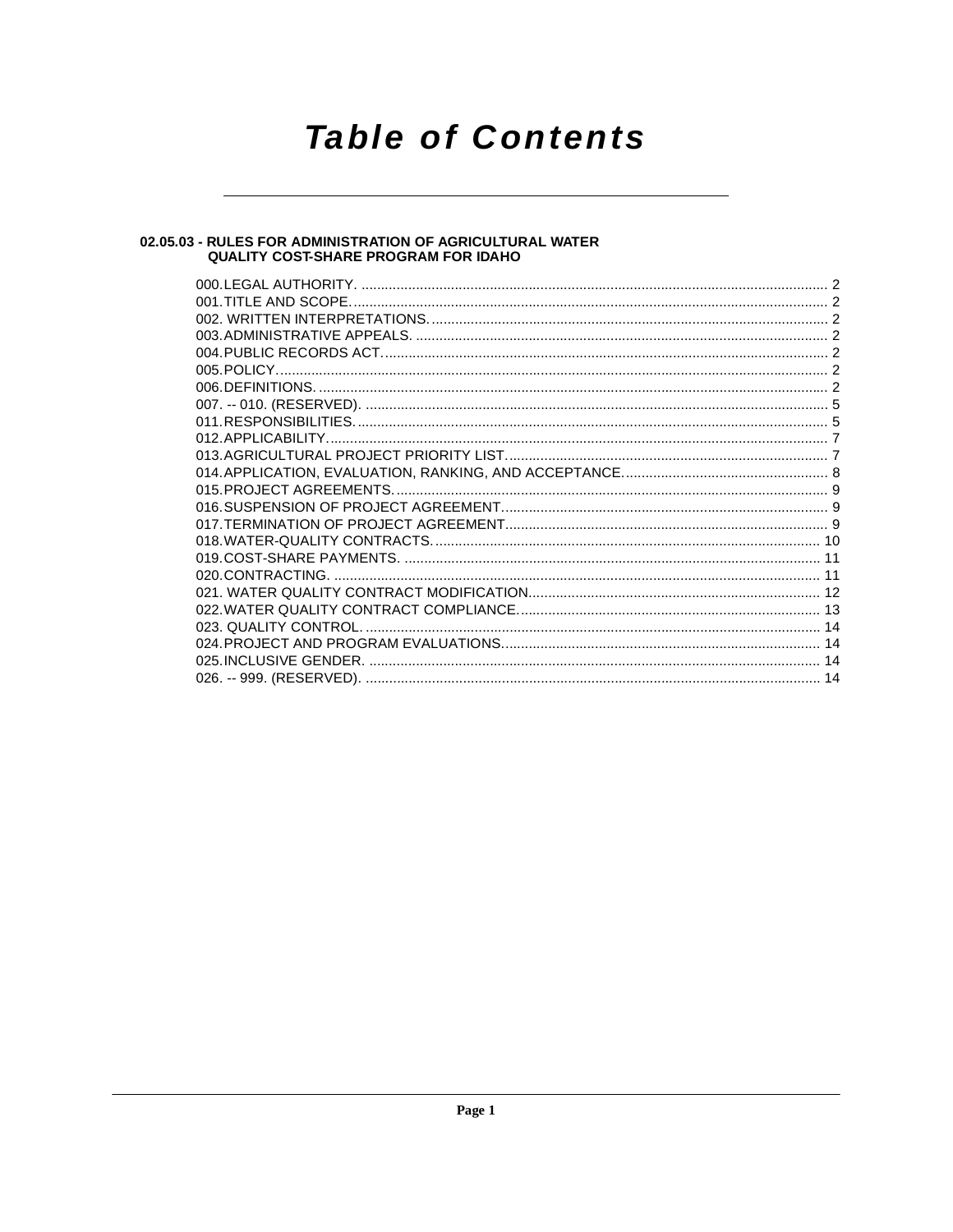### **IDAPA 02 TITLE 05 Chapter 03**

### **02.05.03 - RULES FOR ADMINISTRATION OF AGRICULTURAL WATER QUALITY COST-SHARE PROGRAM FOR IDAHO**

### <span id="page-1-1"></span><span id="page-1-0"></span>**000. LEGAL AUTHORITY.**

This chapter is being adopted under the legal authority of Title 22, Chapter 27, Idaho Code.  $(4-5-00)$ 

### <span id="page-1-2"></span>**001. TITLE AND SCOPE.**

**01.** Title. The title of this chapter is IDAPA 02.05.03, "Rules for Administration of Agricultural Water Cost-Share Program for Idaho". (4-5-00) Quality Cost-Share Program for Idaho".

**02. Scope**. These rules shall govern the procedures and requirements for establishing, implementing, and administering a state cost-share program for providing financial assistance to eligible applicants to reduce or control agricultural nonpoint source water pollution. (4-5-00)

### <span id="page-1-3"></span>**002. WRITTEN INTERPRETATIONS.**

There are no written interpretations of these rules. (4-5-00)

### <span id="page-1-4"></span>**003. ADMINISTRATIVE APPEALS.**

| Hearing and appeal rights are set forth in Title 67, Chapter 52, Idaho Code. | $(4-5-00)$ |
|------------------------------------------------------------------------------|------------|
|------------------------------------------------------------------------------|------------|

### <span id="page-1-5"></span>**004. PUBLIC RECORDS ACT.**

The records associated with this chapter are subject to Title 9, Chapter 3, Idaho Code, to the extent these documents are not confidential pursuant to Section 63-3076 or 9-340, Idaho Code. (4-5-00)

### <span id="page-1-6"></span>**005. POLICY.**

It is the policy of the Idaho Soil Conservation Commission and Idaho State Department of Agriculture to jointly administer the Agricultural Water Quality Cost-Share Program for the purpose of conserving and enhancing the quality and value of the water resources of the State of Idaho by financing agricultural and grazing conservation improvements for eligible applicants. It is also the policy and intent of the Idaho Soil Conservation Commission to work through soil conservation districts in providing local program delivery. The Idaho Soil Conservation Commission will develop an application schedule and assign a priority ranking for cost-share contracts and projects that will most significantly improve the quality and value of the water resources of the State.  $(4-5-00)$ 

### <span id="page-1-11"></span><span id="page-1-7"></span>**006. DEFINITIONS.**

For the purpose of this chapter the following terms and phrases are used as defined herein:  $(4-5-00)$ 

**01. Administrative Costs**. Fund transfer costs, including allowable costs incurred in contract administration. Administrative costs also include direct and indirect personnel, travel, equipment, material, supply costs, and education outreach activities. (4-5-00) costs, and education outreach activities.

<span id="page-1-9"></span><span id="page-1-8"></span>**02. Administrator**. Administrator of the Idaho Soil Conservation Commission. (4-5-00)

**03. Agriculture Project Priority List**. A prioritized ranking by the Idaho Soil Conservation Commission of approved individual and project sponsored applications that support or address water quality or other environmental concerns and used as a guide for cost-share funding.

**04. Application Cycle**. The period and schedule established by the Idaho Soil Conservation Commission for receiving and processing applications for water quality plans or project plans of operation. (4-5-00)

**05. Average Cost**. The reasonable cost of construction, installation, implementation, application and maintenance of a Best Management Practice (BMP) based on actual costs and current cost estimates. (4-5-00)

<span id="page-1-10"></span>**06. Basin Advisory Group (BAG)**. A regional water quality advisory group as defined in Section 39-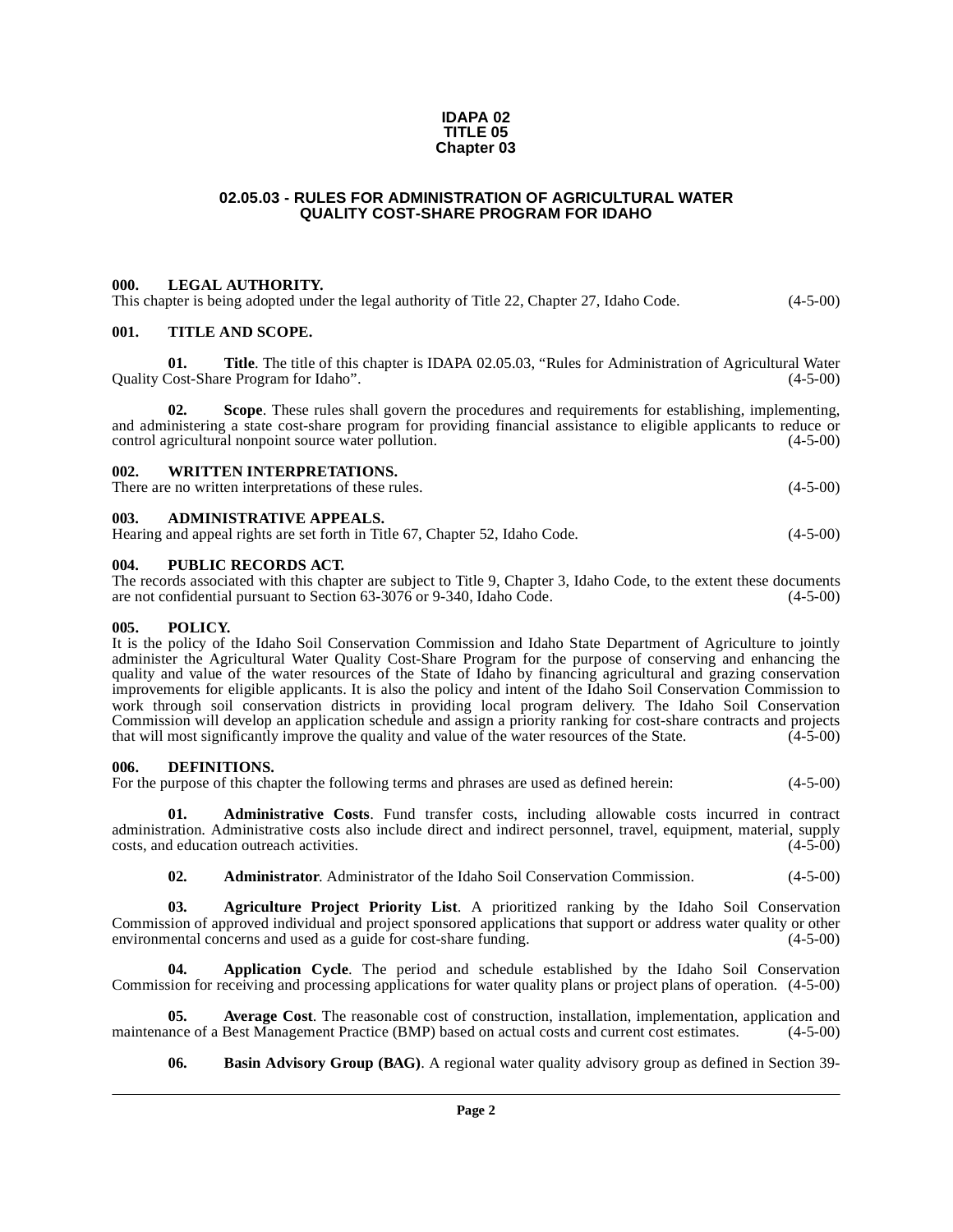3613, Idaho Code. (4-5-00)

**07. Best Management Practices (BMP)**. A component practice or combination of component practices identified in the Idaho Agricultural Pollution Abatement Plan which is determined to be the most effective, practicable means of preventing or reducing the amount of pollution generated by nonpoint sources. (4-5-00)

**08. BMP Cost**. The amount actually paid or engaged to be paid by the participant for equipment use, materials, and services for installing a BMP not to exceed actual cost, the average cost or specified maximum cost or flat rate as determined by the commission and the conservation district. If the participant uses personal resources, the BMP cost includes the value of personal labor, equipment, and materials calculated at usual, reasonable, and customary rates. Loss of income cannot be considered a BMP cost. (4-5-00) customary rates. Loss of income cannot be considered a BMP cost.

**09. Commission**. The Idaho Soil Conservation Commission as defined in Section 22-2718, Idaho  $\text{Code.}$  (4-5-00)

**10.** Conservation District. A soil (and water) conservation district as defined in Section 22-2717, Idaho Code. (4-5-00) Idaho Code. (4-5-00)

**11. Cost-Share Rate**. The percentage of the BMP cost paid to the participant by the commission or project sponsor. The commission shall establish the cost-share rate. The cost-share rate cannot exceed ninety percent (90%) of the BMP cost. (4-5-00)  $(90\%)$  of the BMP cost.

<span id="page-2-0"></span>**12. Critical Areas Or Sources**. Areas identified by the commission based on recommendations from local entities producing significant nonpoint source pollution impacts or areas deemed necessary for protection or improvement for the attainment or support of beneficial uses. (4-5-00)

13. **Department**. The Idaho State Department of Agriculture as defined in Section 101, Title 22, Idaho  $\text{Code.}$  (4-5-00)

**14. Director**. The Director of the Idaho State Department of Agriculture. (4-5-00)

**15. Eligible Applicant**. Individual agricultural owner, operator, partnership, corporation, conservation rrigation district, canal company or other agricultural or grazing interests.  $(4-5-00)$ district, irrigation district, canal company or other agricultural or grazing interests.

**16. Eligible Project Areas**[. Agricultural water quality project areas which include water bodies](http://www4.law.cornell.edu/uscode/33/1251.html) [identified in the following documents which are hereby incorporated by reference: Idaho's 303\(d\) list, 33 U.S.C.](http://www4.law.cornell.edu/uscode/33/1251.html) Sections 1251 et seq. (1997), ground water quality protection areas identified in the Agricultural Ground Water Quality Protection Program for Idaho, Section 39-102 et seq., Idaho Code, water bodies identified in the Idaho Agricultural Pollution Abatement Plan pursuant to Section 208 of PL 92-500 (the 1972 Clean Water Act), water [bodies containing habitat for species listed as threatened or endangered under the Endangered Species Act,](http://www4.law.cornell.edu/uscode/33/1251.html) [16 U.S.C.](http://www4.law.cornell.edu/uscode/16/1531.html) Sections 1531 et seq. (1988), and water bodies of special concern. Copies of the referenced documents are available [at the office of the Idaho State Department of Agriculture/ Soil Conservation Commission, 2270 Old Penitentiary](http://www4.law.cornell.edu/uscode/16/1531.html) Road, P.O. Box 790, Boise, Idaho 83701-0790, and the Law Library, Supreme Court Building, 451 W. State Street, [P.O. Box 83720, Boise, Idaho 83720-0051.](http://www4.law.cornell.edu/uscode/16/1531.html) (4-5-00)

**17. Flat Rate**. A method of cost-share based on a dollar-per-unit basis, used where it is difficult to estimate actual cost. (4-5-00)

<span id="page-2-1"></span>**18. Fund Transfer Cost**. The cost of transferring funds from one entity to another. (4-5-00)

**19. Idaho Agricultural Pollution Abatement Plan**. A plan developed by the commission for the State of Idaho pursuant to Section 208 of PL 92-500 (the 1972 Clean Water Act) to manage agricultural nonpoint source pollution. (4-5-00)

**20. Identifiable Units**. Units of an eligible BMP that, when constructed, installed, implemented or can be clearly identified as a segment in the sequence of implementing the BMP.  $(4-5-00)$ applied, can be clearly identified as a segment in the sequence of implementing the BMP.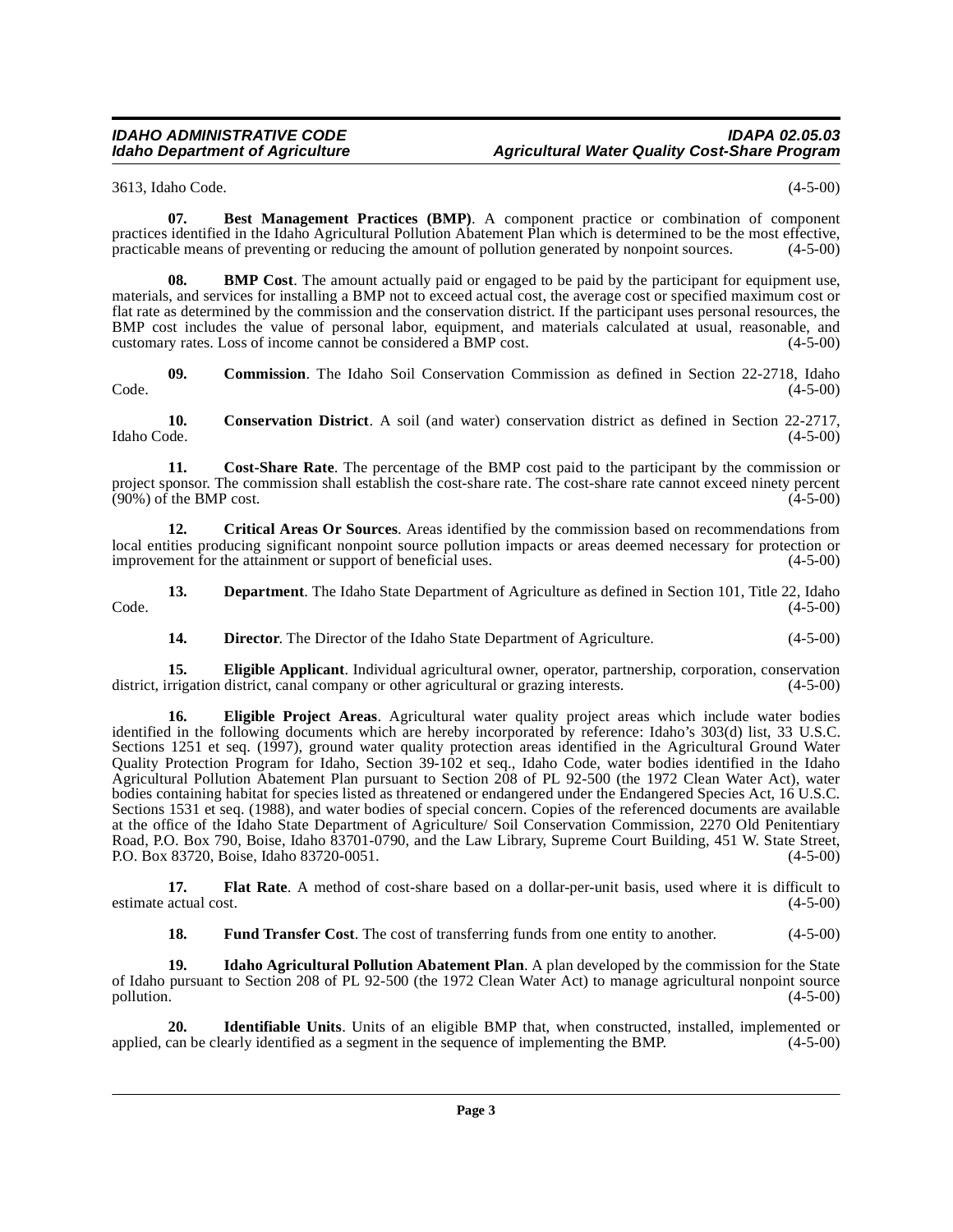**21. Maximum Cost**. The maximum amount approved by the Commission for BMP costs, on which e rates and matching funds will be calculated. (4-5-00) cost-share rates and matching funds will be calculated.

<span id="page-3-0"></span>**22. Nonpoint Source Pollution**. Water pollution that comes from varied, nonspecific, and diffuse sources and can be associated with the general land disturbing activity that causes the pollution. (4-5-00)

**23. Participant**. Individual agricultural owner, operator, partnership, private corporation, conservation district, irrigation district, canal company, or other agricultural or grazing interest approved by the commission for cost-sharing in an eligible project area; or an individual agriculture owner or operator, partnership, or private corporation approved by a project sponsor in an eligible project area.  $(4-5-00)$ 

**24. Participant Matching Funds**. That portion of the costs provided by the participant, including inkind services and/or out-of-pocket expenses for BMP implementation for both cost-shared and non cost-shared BMPs. Matching funds shall not include technical and financial assistance from State sources. (4-5-00)

<span id="page-3-1"></span>**25. Priority Ranking**. A process used by the commission to establish funding priorities. (4-5-00)

**26. Program**. The Agricultural Water Quality Cost-Share Program for Idaho developed in accordance with Sections 22-2728(a)(4) and 22-2728(b), Idaho Code. (4-5-00)

**27. Project**. The total system of planning, including water quality assessment, BMP cost-sharing, technical assistance, and administrative activities as approved and authorized by the Commission in an eligible<br>project area. (4-5-00) project area. (4-5-00)

**28. Project Agreement**. The legal document executed by the Commission and a project sponsor identifying terms and conditions by which the project sponsor will conduct an agricultural water quality project.

 $(4-5-00)$ 

**29. Project Costs**. Those costs associated with planning, water quality assessment, BMP cost-sharing, technical assistance, and administrative activities for participant cost-sharing, or those costs associated with a water quality project approved by the commission in an eligible project area. (4-5-00) quality project approved by the commission in an eligible project area.

<span id="page-3-2"></span>**Project Life Span**. The duration of the project as specified in the project plan of operation and the project agreement. The project will emphasize short-term one to five (1-5) year implementation contract periods, with  $\alpha$  maximum of ten (10) years. (4-5-00)

**31. Project Matching Funds**. Required project matching funds may also include the cost of technical and financial assistance provided by federal agencies and other sources. Matching funds shall not include technical and financial assistance from State sources. (4-5-00)

<span id="page-3-3"></span>**32. Project Plan Of Operation**. The document prepared by the project sponsor with concurrence of the commission setting forth the procedure and schedule for carrying out the project. The project plan of operation shall be part of the project agreement. (4-5-00)

**33. Project Sponsor**. A conservation district, irrigation district, canal company or other agriculture or grazing interest as determined appropriate by the commission that enters into a water quality project agreement with the commission.  $(4-5-00)$ 

<span id="page-3-4"></span>**34. Technical Assistance Costs**. Those costs incurred in the planning and/or implementation of BMPs, water quality monitoring, and the development and implementation of outreach and education activities for an approved participant's water quality plan or for an approved water quality project. (4-5-00) approved participant's water quality plan or for an approved water quality project.

**35. Technical Entity**. The entity(ies) designated by the commission to provide technical assistance and ontrol in BMP planning and implementation. (4-5-00) quality control in BMP planning and implementation.

<span id="page-3-5"></span>**36. Total Maximum Daily Load (TMDL)**. The sum of individual point source and non-point source pollutant loads and natural background expressed in mass/time, toxicity, or other appropriate measure. Section 22-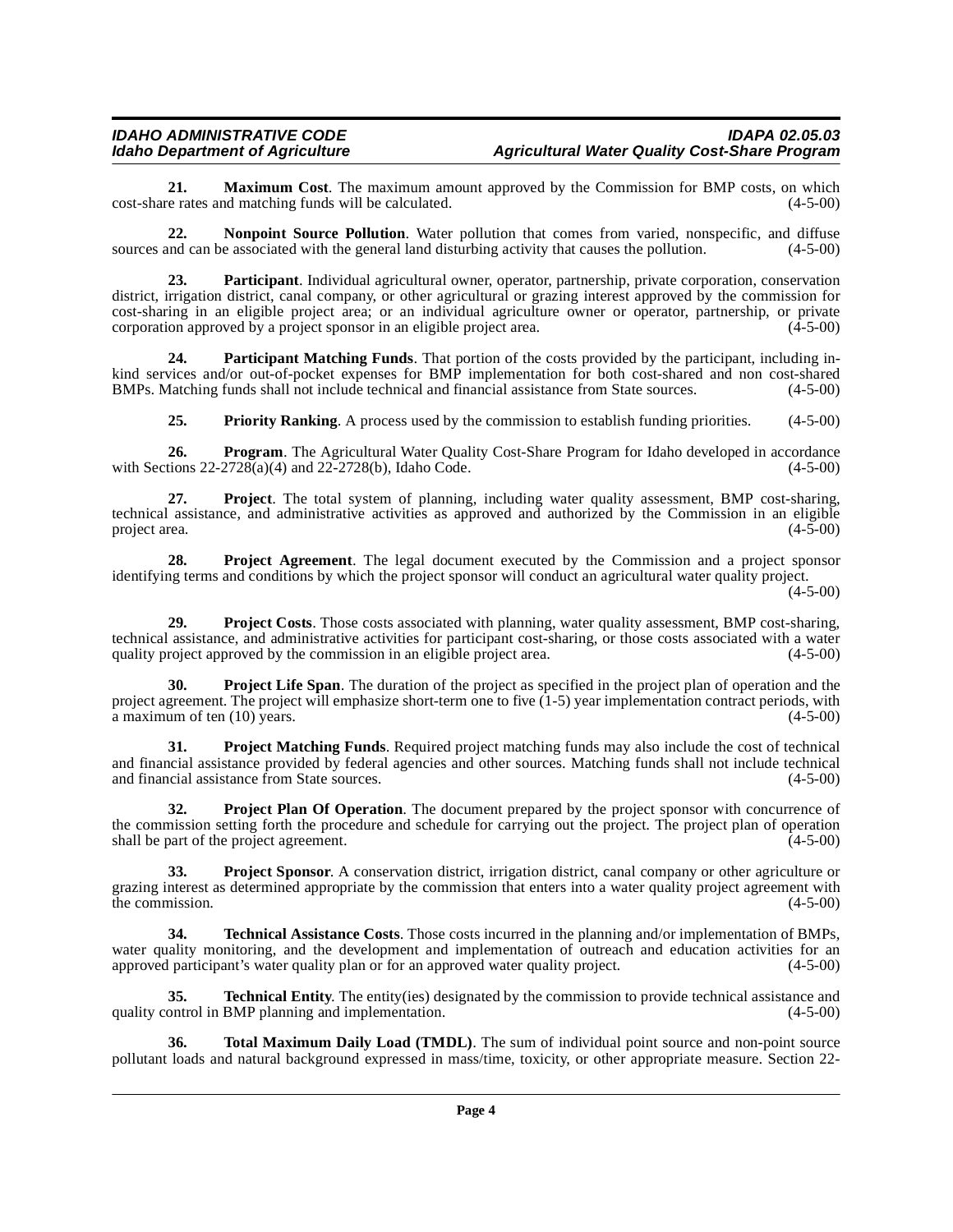2702(5), Idaho Code. (4-5-00)

**37. TMDL Assessment**. A written assessment of water quality problems and contributing pollutant sources. The TMDL assessment specifies the amount that a pollutant must be reduced to meet water quality standards, allocates pollutant load reductions among pollutant sources in a watershed and provides the basis for taking actions needed to restore a water body. (4-5-00) taking actions needed to restore a water body.

**38. TMDL Schedule**. The schedule which the state is required to meet in submitting TMDLs to the nentral Protection Agency (EPA) for approval. (4-5-00) Environmental Protection Agency (EPA) for approval.

**39. Water Quality Contract**. The legal document executed by the commission or the project sponsor identifying terms and conditions between the commission or the project sponsor and an individual cost-share participant. (4-5-00) participant. (4-5-00)

**40. Water Quality Plan**. The plan developed cooperatively by the participant, technical agency and the commission or project sponsor which identifies the critical areas and nonpoint sources of water pollution on the participant's operation and sets forth BMPs that may reduce water pollution from these critical areas and sources.

(4-5-00)

<span id="page-4-3"></span>**41. Watershed Advisory Group (WAG)**. A local watershed advisory group, as defined in Section 39- 3615, Idaho Code.

<span id="page-4-0"></span>**007. -- 010. (RESERVED).**

### <span id="page-4-1"></span>**011. RESPONSIBILITIES.**

<span id="page-4-2"></span>

|          | 01.            | <b>The Commission Shall:</b>                                                                                                                                        | $(4-5-00)$ |
|----------|----------------|---------------------------------------------------------------------------------------------------------------------------------------------------------------------|------------|
| program; | a.             | Administer the funds appropriated by the state for the agricultural water quality cost-share                                                                        | $(4-5-00)$ |
|          | b.             | Assist conservation districts with local program delivery;                                                                                                          | $(4-5-00)$ |
|          | C <sub>1</sub> | Provide technical, financial, administrative, and educational outreach assistance to participants for<br>approved water quality contracts, as funds are available;  | $(4-5-00)$ |
|          | d.             | Establish and maintain an agricultural water quality project priority list;                                                                                         | $(4-5-00)$ |
|          | e <sub>1</sub> | Develop an application process schedule and assign a priority ranking for water quality contracts<br>and water quality projects;                                    | $(4-5-00)$ |
|          | $f_{\cdot}$    | Assist in determining cost-share rates for BMPs in consultation with project sponsors, appropriate<br>agencies, and potential recipients;                           | $(4-5-00)$ |
|          | g.             | Establish methods for project administration and for providing technical assistance to participants;                                                                | $(4-5-00)$ |
|          | h.             | Review and approve or disapprove project plans of operation for project sponsors;                                                                                   | $(4-5-00)$ |
|          | i.             | Review and approve or disapprove water quality plans for individual participants;                                                                                   | $(4-5-00)$ |
|          | j.             | Enter into water quality project agreements with water quality project sponsors;                                                                                    | $(4-5-00)$ |
|          | k.             | Enter into water quality contracts with individual participants;                                                                                                    | $(4-5-00)$ |
|          |                | Evaluate, on an ongoing basis, the effectiveness of each project and the overall program efforts in<br>reducing agricultural and grazing nonpoint source pollution; | $(4-5-00)$ |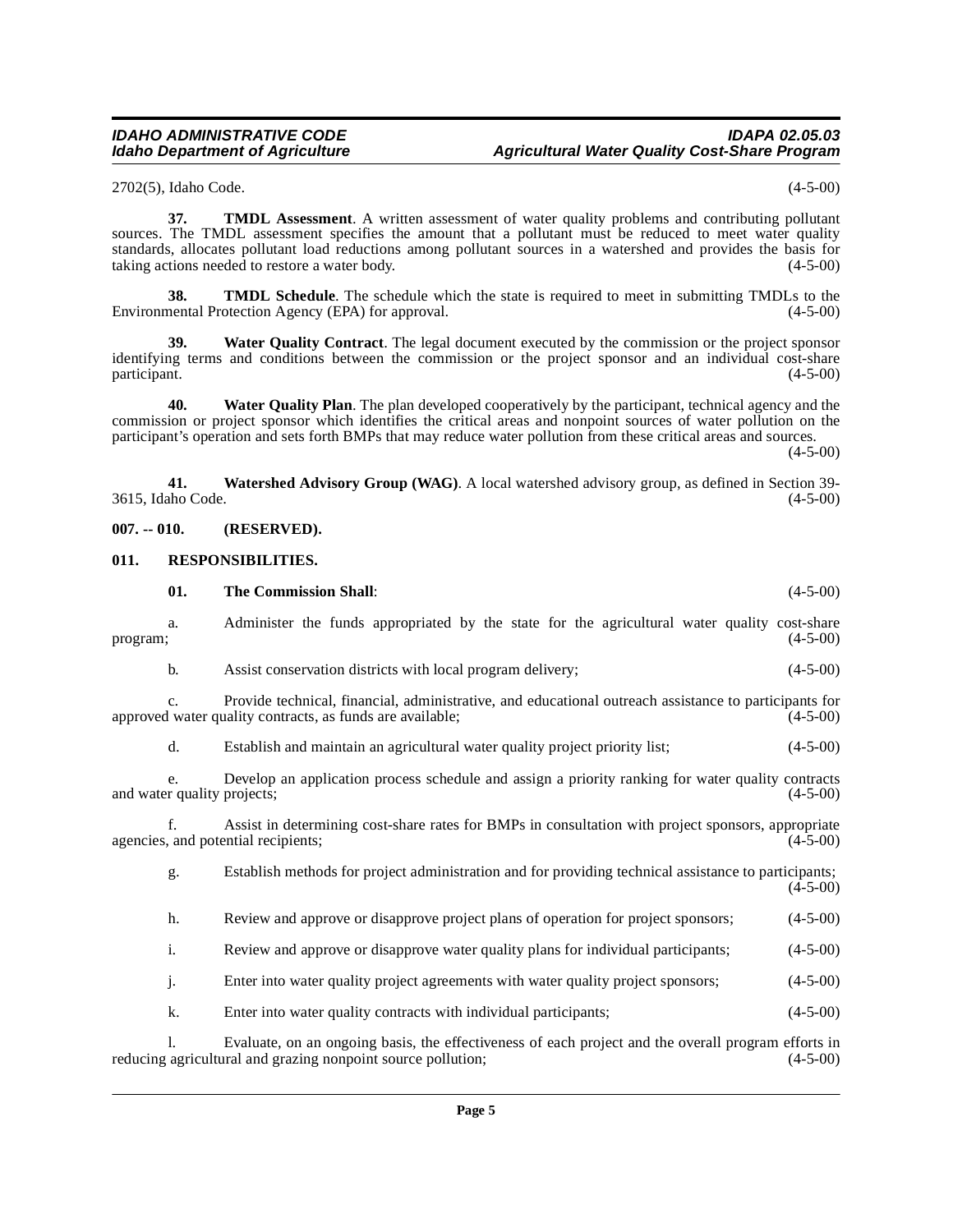<span id="page-5-1"></span><span id="page-5-0"></span>

| m.<br>Code; and                       | Review project administration and financial management as required by Section 22-2718, Idaho                                                                                                                                                                            | $(4-5-00)$     |
|---------------------------------------|-------------------------------------------------------------------------------------------------------------------------------------------------------------------------------------------------------------------------------------------------------------------------|----------------|
| n.                                    | Review and render decisions on contract modifications and violations.                                                                                                                                                                                                   | $(4 - 5 - 00)$ |
| 02.                                   | The Department Shall:                                                                                                                                                                                                                                                   | $(4-5-00)$     |
| a.                                    | Assist the commission in administering the funds appropriated by the State for the agricultural<br>water quality cost-share program;                                                                                                                                    | $(4-5-00)$     |
| b.                                    | Assist the commission in developing methods for project financial administration;                                                                                                                                                                                       | $(4-5-00)$     |
| c.                                    | Provide, to the extent feasible, water quality monitoring in project areas; and                                                                                                                                                                                         | $(4-5-00)$     |
| d.                                    | Provide legal assistance to the commission.                                                                                                                                                                                                                             | $(4-5-00)$     |
| 03.                                   | <b>The Conservation Districts Shall:</b>                                                                                                                                                                                                                                | $(4-5-00)$     |
| a.                                    | Provide assistance to the commission for local program delivery;                                                                                                                                                                                                        | $(4-5-00)$     |
| b.<br>resource priorities;            | Establish and maintain a current five (5) year resource conservation plan containing local natural                                                                                                                                                                      | $(4-5-00)$     |
| $\mathbf{c}$ .<br>technical entities: | Identify critical agricultural and grazing lands within eligible project areas and provide local input<br>to the development of project plans of operation and water quality plans with assistance from the commission and                                              | $(4-5-00)$     |
| d.                                    | Review plans of operation for projects occurring within the conservation district and submit a<br>recommendation to the commission for consideration;                                                                                                                   | $(4-5-00)$     |
| e.<br>technical entity;               | Approve participant installation of BMPs with assistance from the commission and the appropriate                                                                                                                                                                        | $(4-5-00)$     |
| f.                                    | Assist the commission in determining cost-share rates for BMPs; and                                                                                                                                                                                                     | $(4-5-00)$     |
|                                       | Identify and/or receive and provide technical, financial, administrative and education outreach for<br>water quality cost-share contracts or water quality project agreements. Solicit multiple sources and programs to<br>provide assistance, and coordinate entities. | $(4-5-00)$     |
| 04.                                   | Participant, Acting As An Individual Shall:                                                                                                                                                                                                                             | $(4-5-00)$     |
| a.                                    | Develop with assistance from appropriate technical entities a water quality plan for the installation<br>of BMPs and submit such plan to the commission or project sponsor as appropriate;                                                                              | $(4-5-00)$     |
| b.                                    | Install BMPs identified in the water quality plan as scheduled and according to technical standards<br>and maintain BMPs for the life of the water quality contract or the design life of the practice, whichever is greater;                                           | $(4-5-00)$     |
| c.                                    | Ensure that the participant matching share of the cost of the water quality contract is provided;                                                                                                                                                                       | $(4-5-00)$     |
| d.<br>programs; and                   | Coordinate the water quality plan with other appropriate technical assistance and cost-share                                                                                                                                                                            | $(4-5-00)$     |
|                                       |                                                                                                                                                                                                                                                                         |                |

<span id="page-5-2"></span>e. Obtain any and all permits required for BMP installation from appropriate agencies and comply with all applicable local, state, and federal laws. (4-5-00)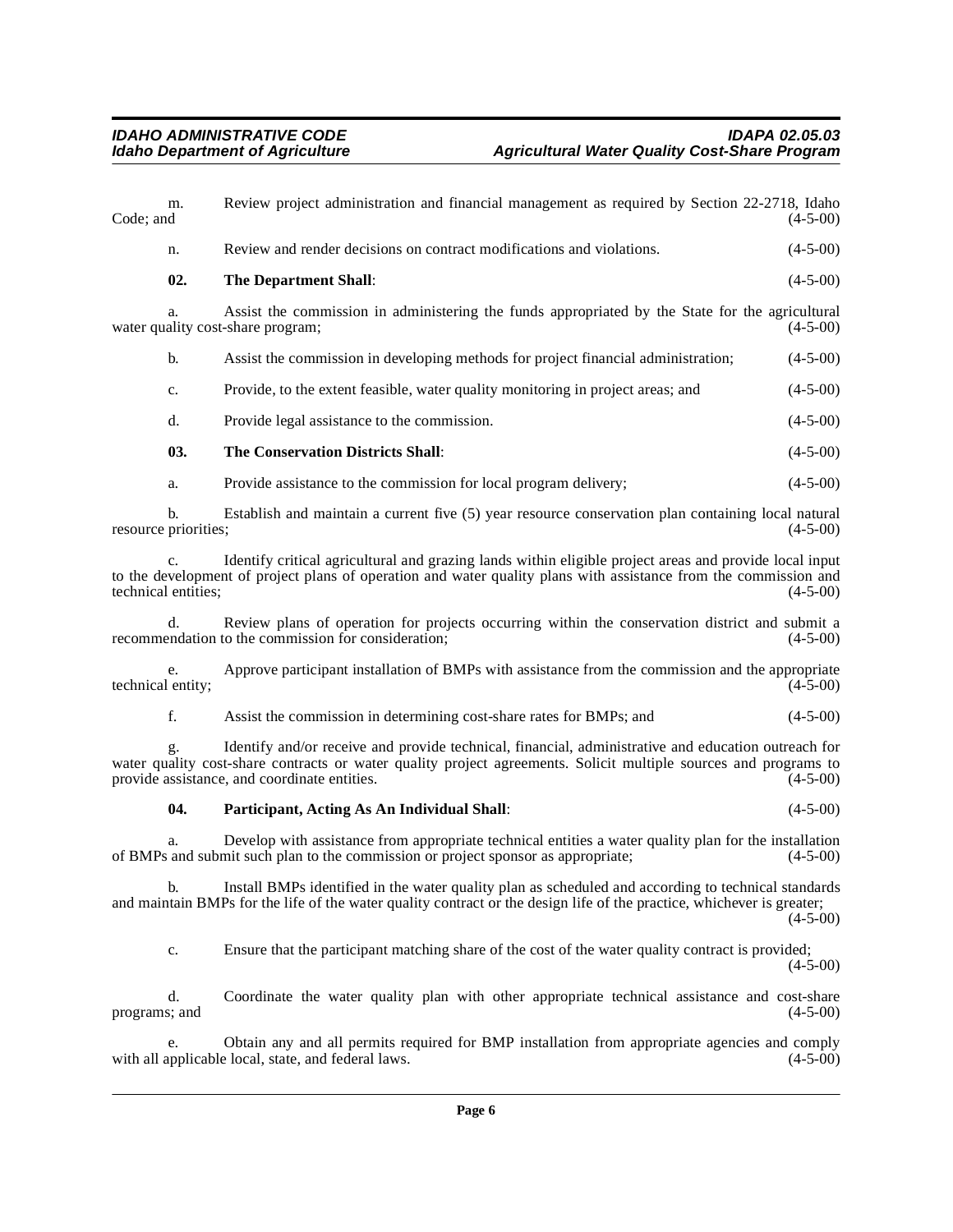<span id="page-6-6"></span>**05. Participant Acting As A Project Sponsor**. Participant, acting as a project sponsor, shall, during the life of an approved project:

a. Develop, with assistance from appropriate technical entities, a project plan of operation for the installation of BMPs and submit such plan to the conservation district; (4-5-00)

b. Review and approve or disapprove water quality plans for individual participants; (4-5-00)

c. Ensure BMPs identified in the project plan of operations are installed as scheduled and according to technical standards and maintained for the life of the water quality contract or the design life of the practice, whichever is greater; (4-5-00) whichever is greater;

d. Ensure that the individual participant matching share of the cost of the water quality contract is provided;  $(4-5-00)$ 

e. Coordinate the water quality cost-share project with other appropriate entities and cost-share programs; (4-5-00) programs;  $(4-5-00)$ 

f. Ensure any and all permits required for BMP installation are obtained from appropriate agencies and comply with all applicable local, state and federal laws; and

g. Develop and use a financial accounting system consistent with the financial accounting system ed by the commission for this program. (4-5-00) established by the commission for this program.

### <span id="page-6-0"></span>**012. APPLICABILITY.**

<span id="page-6-4"></span>

| 01. | Availability Of Funds. The provisions of the program are subject to: |  |  | $(4-5-00)$ |
|-----|----------------------------------------------------------------------|--|--|------------|
|-----|----------------------------------------------------------------------|--|--|------------|

<span id="page-6-5"></span>a. The appropriation of funds by the legislature to the commission. (4-5-00)

b. Funds accruing to the resource conservation and rangeland development account authorized in Section 22-2730, Idaho Code.

**02. Obligation Of State Funds**. The obligation of state funds to the participants is to be made on the otal water quality plan or project costs. (4-5-00) basis of total water quality plan or project costs.

**03. Relation To Other Cost-Share Programs**. Cost-share payments made under this program may be used in conjunction with other federal, state, and local programs for cost-sharing of BMPs, provided the combined total cost-share rate for any BMP does not exceed one hundred percent (100%) of the BMP cost. (4-5-00) total cost-share rate for any BMP does not exceed one hundred percent (100%) of the BMP cost.

### <span id="page-6-2"></span><span id="page-6-1"></span>**013. AGRICULTURAL PROJECT PRIORITY LIST.**

**01. Purpose**. The purpose of the agricultural project priority list is to maintain a list and schedule of ly fundable projects. (4-5-00) potentially fundable projects.

**02. Establishment**. The agricultural project priority list shall be established by the commission through an application, evaluation, and ranking process based on water quality and habitat needs and impacts, beneficial uses, costs, economic and technical feasibility, availability of program funds, and other sources of funding.  $(4-5-00)$ 

<span id="page-6-3"></span>**03. Agricultural Project Priority List Modification**. The agricultural project priority list shall be reviewed periodically and modified as necessary to assure up-to-date status of all water quality plans and project plans of operation and compatibility with applicable state rules and requirements. (4-5-00) plans of operation and compatibility with applicable state rules and requirements.

**Agricultural Project Bypass**. An approved application that does not or will not meet criteria y utilization of anticipated resources may be by-passed. (4-5-00) allowing for timely utilization of anticipated resources may be by-passed.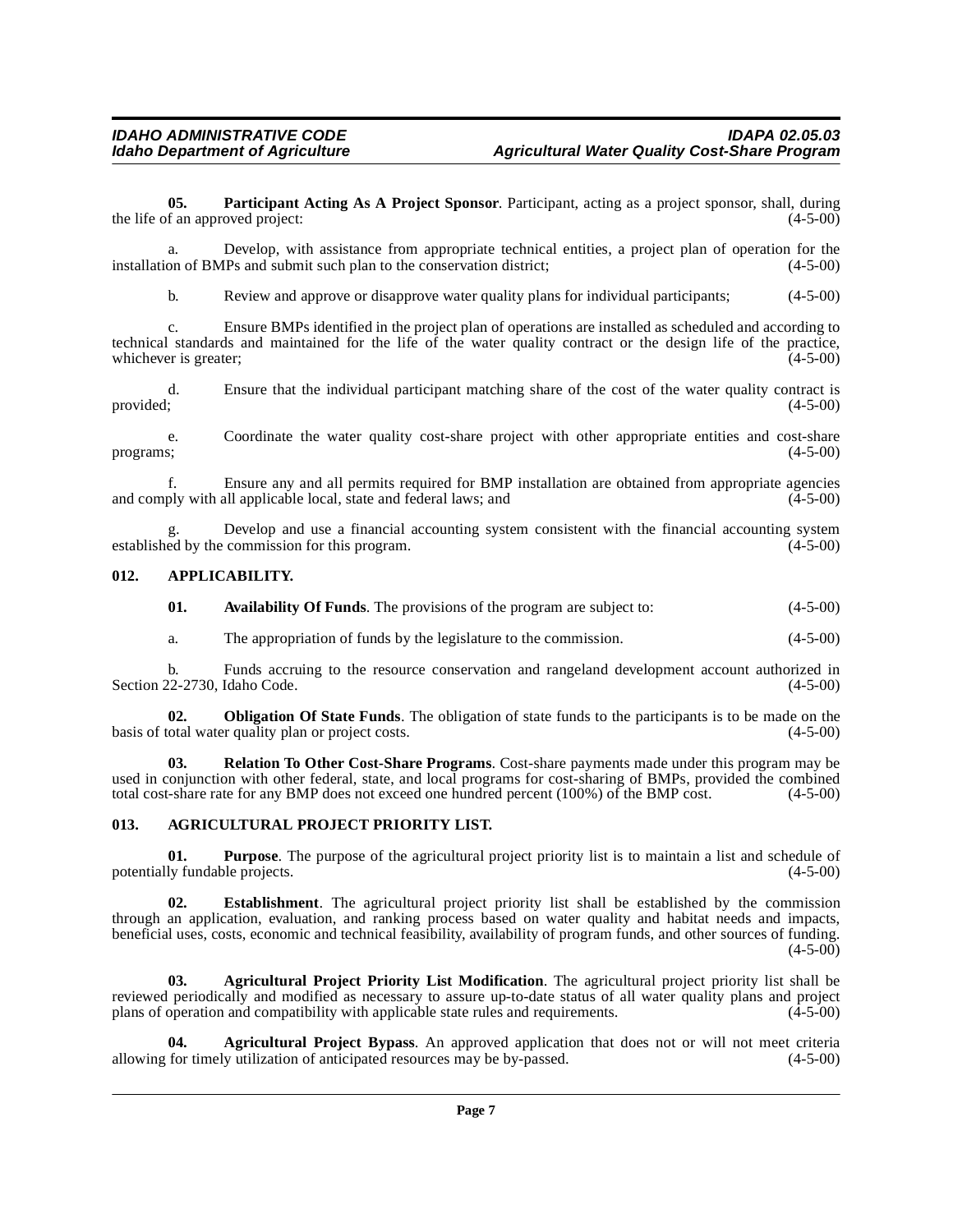### <span id="page-7-2"></span><span id="page-7-0"></span>**014. APPLICATION, EVALUATION, RANKING, AND ACCEPTANCE.**

**01. Applications Solicited From Applicants Within Eligible Project Area**. Applications will be solicited from applicants within eligible project areas for consideration of placement on the agricultural project priority list. (4-5-00) priority list. (4-5-00)

**02. Forms Prescribed By The Commission**. Applications must be submitted on forms prescribed by mission to the local conservation district or the commission. (4-5-00) the commission to the local conservation district or the commission.

a. Applications received by the local conservation district will be reviewed by the conservation district and forwarded to the commission with recommendations within thirty (30) days of receipt of the application.

 $(4 - 5 - 00)$ 

b. Applications received by the commission will be reviewed by the commission with the local tion district for recommendations within thirty (30) days of receipt of the application. (4-5-00) conservation district for recommendations within thirty  $(30)$  days of receipt of the application.

**03. Commission Will Determine Suitability And Conformity Of Application**. The commission will determine each application's suitability and conformity with eligible project areas. (4-5-00)

a. Applications determined to be unsuitable, or that do not conform to eligible project areas will be to the applicant with a letter of explanation. (4-5-00) returned to the applicant with a letter of explanation.

b. Applications determined to be suitable and that conform to eligible project areas will be retained for evaluation.  $(4-5-00)$ 

**04. Applications Evaluated By Commission**. Applications determined to be suitable and which conform to eligible project areas will be evaluated by the commission and other appropriate technical entities and interests on the basis of the following criteria: (4-5-00)

| a. | $303(d)$ listing status; and | $(4-5-00)$ |
|----|------------------------------|------------|
| b. | TMDL assessments; and        | $(4-5-00)$ |
| c. | TMDL schedule; and           | $(4-5-00)$ |
| d. | Beneficial uses; and         | $(4-5-00)$ |
| e. | Eligible project area; and   | $(4-5-00)$ |

f. Relative ability of proposed water quality plans and project plans of operations to protect and/or improve beneficial uses; and (4-5-00)

<span id="page-7-1"></span>

| g. | Applicants readiness; and                 | $(4-5-00)$ |
|----|-------------------------------------------|------------|
| h. | Availability of technical assistance; and | $(4-5-00)$ |
|    | Availability of other funding sources.    | $(4-5-00)$ |

**05. Agricultural Project Priority List**. The commission will establish the agricultural project priority list based on the evaluation and in consideration of the recommendation of reviewing entities and interests. (4-5-00)

**06. Funding Based Upon Priority Ranking**. Consideration for funding will be based upon the priority ranking determined by the commission.

**Priority Ranking Subject To Change**. The priority ranking of an application is subject to change<br>tity and quality of current and future applications or programs or program focus. (4-5-00) based on the quantity and quality of current and future applications or programs or program focus.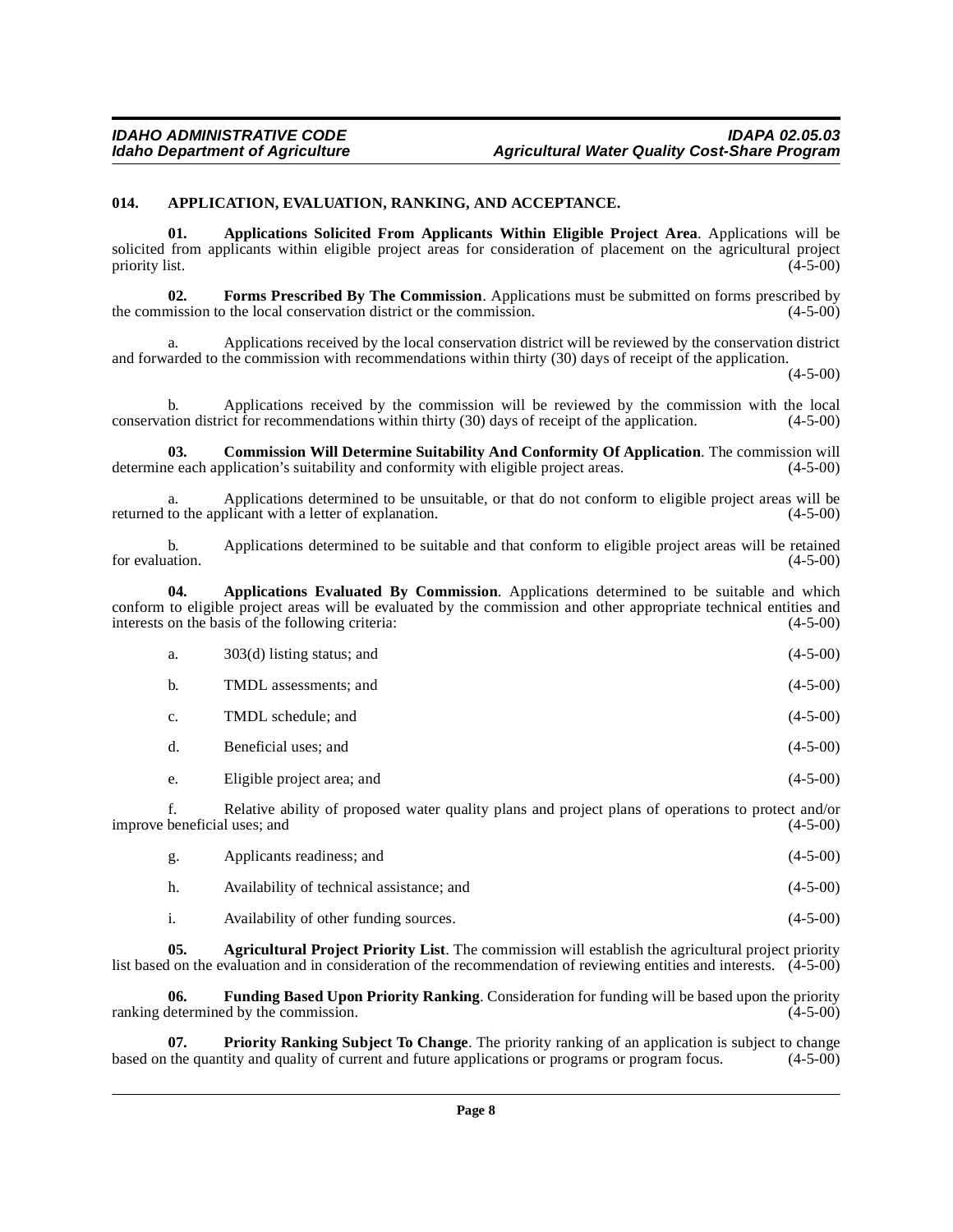**08. Applicant Will Be Notified In Writing**. The commission shall notify the applicant in writing of the initial priority ranking and funding potential and any subsequent changes in the priority ranking and funding potential within thirty (30) days from the date such action occurs. (4-5-00) potential within thirty  $(30)$  days from the date such action occurs.

<span id="page-8-3"></span>**09. Grants Based On Project Priority List Ranking And Available Funding**. Grants will be offered to districts and other eligible applicants with the highest ranking based on the project priority list and available funding. (4-5-00)  $funding.$  (4-5-00)

### <span id="page-8-4"></span><span id="page-8-0"></span>**015. PROJECT AGREEMENTS.**

**01. Function And Content**. Project agreements may be entered into between the commission and project sponsor. Project agreements shall detail the working arrangements and fund obligations of each party to the agreement. A project plan of operation shall be an integral part of a project agreement. (4-5-00)

**02.** Conditions. The commission may place conditions in the project agreement to enhance the ness of the project.  $(4-5-00)$ effectiveness of the project.

**03. Amendment**. A project agreement may be amended by mutual consent of the parties to the agreement. Such amendment shall be written and signed, and will become a part of the agreement. (4-5-00)

### <span id="page-8-5"></span><span id="page-8-1"></span>**016. SUSPENSION OF PROJECT AGREEMENT.**

**01. Order To Suspend**. Work on a project or a portion or phase of a project may be suspended by written order of the commission to the project sponsor. The administrator shall give not less than ten (10) days' notice<br>to the project sponsor of the order to suspend. to the project sponsor of the order to suspend.

**02. Existing Water Quality Contracts**. Suspension does not affect properly installed and existing BMPs at the time the suspension order is issued, or the project sponsors' responsibility to make payments under such contracts unless specifically prohibited in the order to suspend.  $(4-5-00)$ contracts unless specifically prohibited in the order to suspend.

**03. Cause Of Suspension**. Suspension may be required for cause, such as default by the project sponsor, including, but not limited to, failure to comply with the terms and conditions of the project agreement, or failure to comply with the agreed upon BMP standards and specifications at the time the project agreement was approved. Suspension may also be ordered due to a lack of available funding, modification of the program, or the result of advancements in technology, which render current procedures less effective. (4-5-00) result of advancements in technology, which render current procedures less effective.

**04. Compliance With Order**. Upon receipt of a suspension order, the project sponsor shall tely comply with the order. (4-5-00) immediately comply with the order.

### <span id="page-8-6"></span><span id="page-8-2"></span>**017. TERMINATION OF PROJECT AGREEMENT.**

**01.** Cause Of Termination. A project agreement may be terminated for cause, which includes, but is ed to one (1) or more of the following: (4-5-00) not limited to one  $(1)$  or more of the following:

a. Failure or inability of the project sponsor to perform in accordance with the provisions of the project agreement; (4-5-00)

b. Failure through no fault of the project sponsor to achieve an adequate level of participation as ed by the commission; (4-5-00) determined by the commission;

c. Other evidence that the action planned in the project agreement will not be achieved; or (4-5-00)

d. Continuation of the project will not be of benefit to the State. (4-5-00)

**02. Commission Authorization**. After the participant has been afforded an opportunity for consultation with the commission, the administrator can request authorization from the commission to terminate the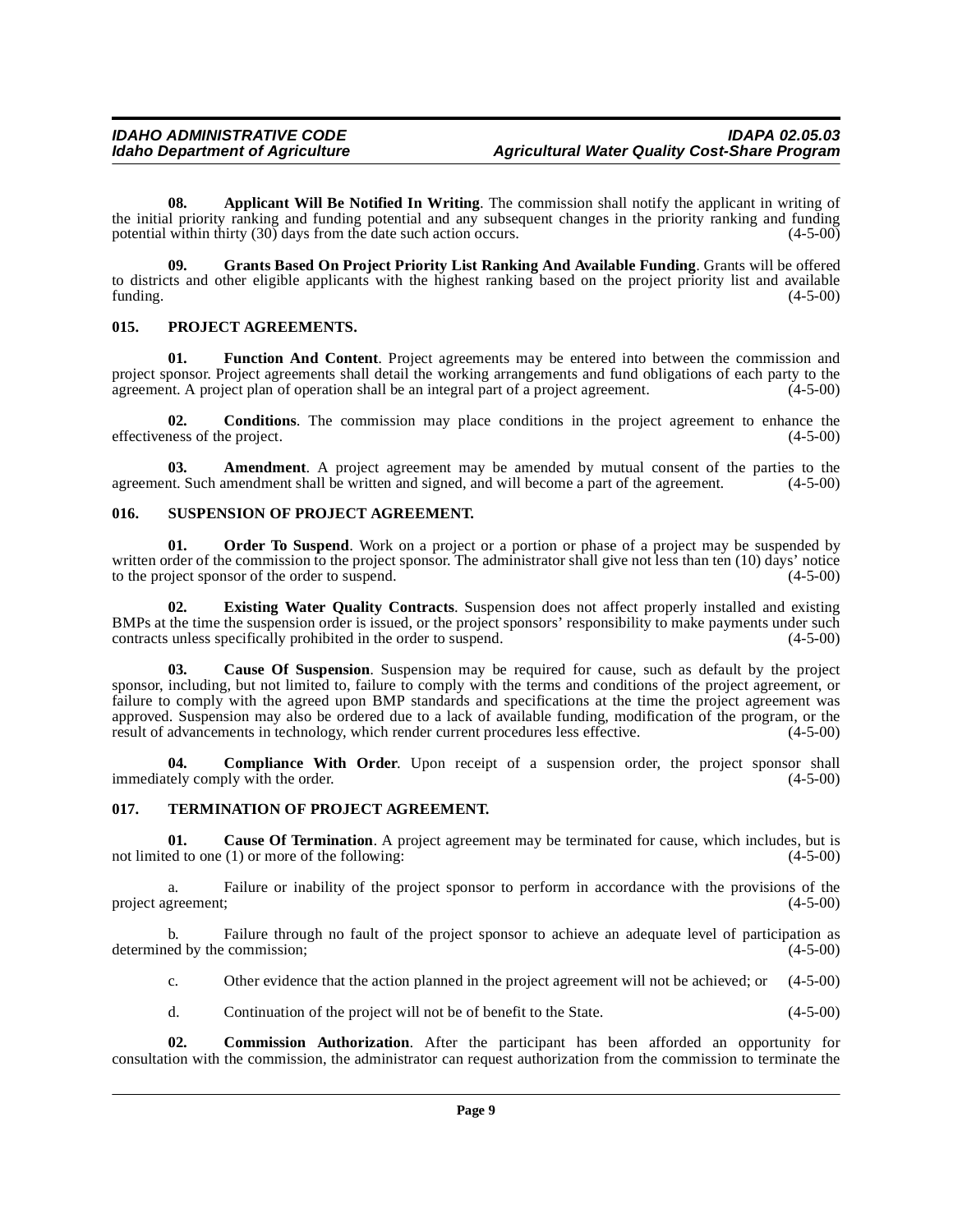project agreement in whole or in part. (4-5-00)

**03. Termination**. The administrator shall, based on any of the causes identified in Subsection 017.01, issue a notice of intent to terminate the agreement. The administrator shall give not less than ten (10) days written notice to the project sponsor of intent to terminate the agreement in whole or in part. (4-5-00)

**04. Termination Notice**. Termination of all or part of the project agreement may be carried out by issuance of a project agreement termination notice by the administrator. The notice shall establish the effective date of termination of the project agreement, the basis for settlement of project agreement termination costs, and the amount and date of payment of any sums due either party. (4-5-00)

<span id="page-9-2"></span>**05.** Project Sponsor Responsibilities. In those cases where cause for project agreement termination is based on the project sponsor's failure or inability to perform, the project sponsor shall refund to the commission unexpended project funds. (4-5-00)

a. The project sponsor, with approval of the administrator may retain funds needed to meet existing bligations. (4-5-00) project obligations.

The participant shall not make any new commitments or fund obligations, or enter into any new racts subsequent to written notice of termination. (4-5-00) water quality contracts subsequent to written notice of termination.

c. Upon termination of the project agreement, the responsibility for administering existing water quality contracts in the project area shall be transferred immediately to the commission.

**06.** Other Causes. In those cases where cause for project agreement termination is through no fault of the project sponsor, the project sponsor shall be allowed to fulfill the obligations of its existing water quality contracts. The project sponsor shall not enter into any new water quality contracts without commission approval.

(4-5-00)

### <span id="page-9-3"></span><span id="page-9-0"></span>**018. WATER-QUALITY CONTRACTS.**

**01. Function And Content**. Water-quality contracts may be entered into between the commission or project sponsor and a participant. Water quality contracts shall detail the working arrangements and fund obligations of each party to the contract. A participant water quality plan shall be an integral part of the contrac of each party to the contract. A participant water quality plan shall be an integral part of the contract.

**02. Conditions**. The commission or project sponsor may place conditions in the water quality contract ce the effectiveness of the contract. (4-5-00) to enhance the effectiveness of the contract.

**03.** Amendment. A water quality contract may be amended by mutual consent of signatories to the Such amendment shall be written and signed and become a part of the contract. (4-5-00) contract. Such amendment shall be written and signed and become a part of the contract.

**04. Application For Cost-Share Assistance**. The commission shall ensure that a procedure exists for applying for cost-share assistance. Said procedure shall include, but not be limited to: (4-5-00)

<span id="page-9-1"></span>

| a. | A standard application form as provided by the commission; and | $(4-5-00)$ |
|----|----------------------------------------------------------------|------------|
|----|----------------------------------------------------------------|------------|

- b. A method of determining priorities for assistance; and (4-5-00)
- c. A method of approving or disapproving applications for cost-share assistance. (4-5-00)

**05. Water Quality Plan**. The participant's water quality plan, developed by the participant with technical assistance from the appropriate technical entity, shall include but not be limited to the following; (4-5-00)

- a. BMPs that reduce or abate agricultural nonpoint source pollution; (4-5-00)
- b. BMPs for critical areas or pollution sources on the participant's operation; (4-5-00)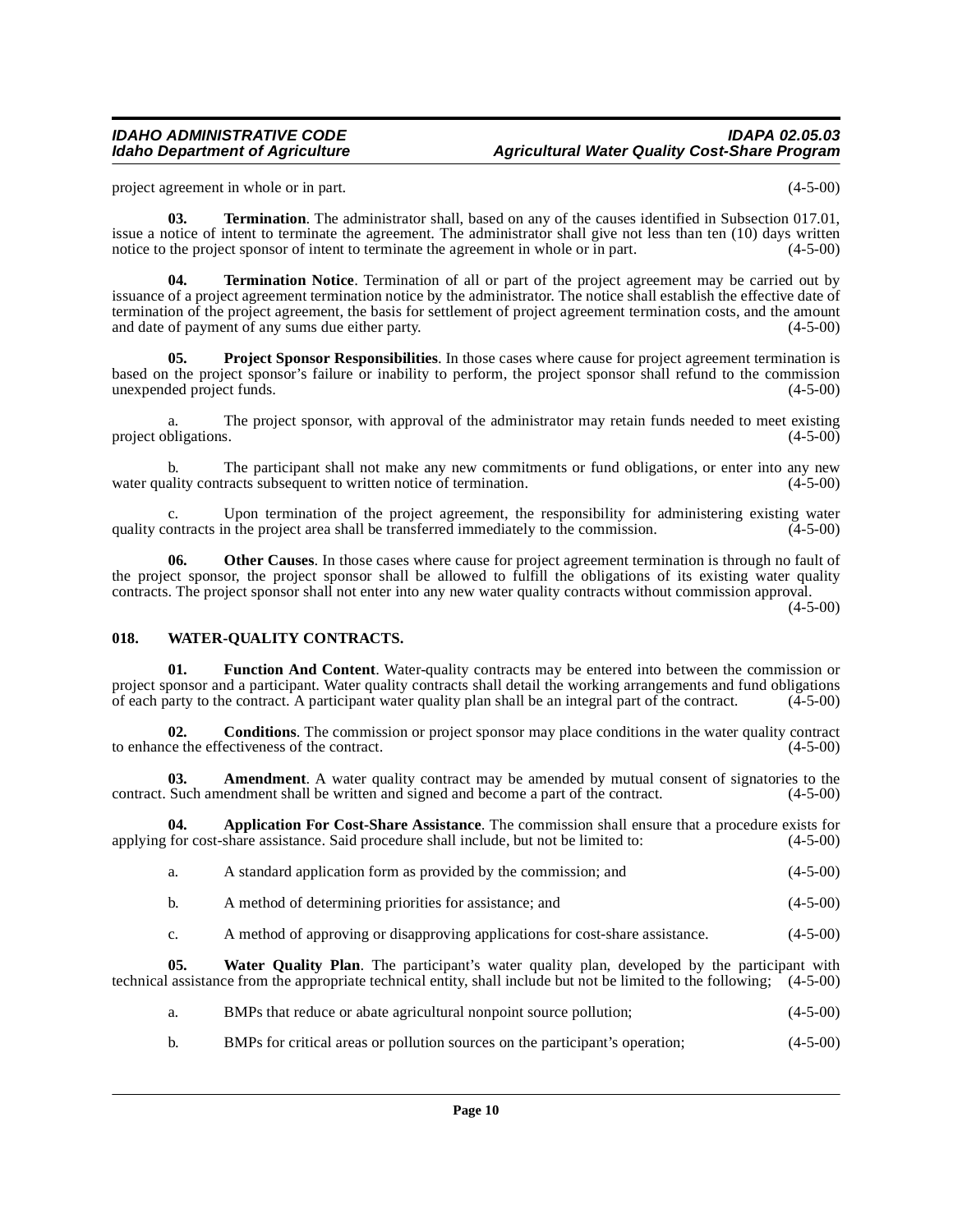A time schedule for implementation of BMPs and cost estimates of BMP application that includes,<br>are rate, cost-share payment, and participant's share: (4-5-00) total cost, cost-share rate, cost-share payment, and participant's share;

d. Certification by the technical entity of the technical adequacy of the water quality plan and of subsequent modifications; (4-5-00)

e. Map(s), photograph(s), or illustration(s) showing location of proposed BMPs; and (4-5-00)

f. Technical solutions or practices recommended by the conservation district which are not currently listed as BMPs will be considered for cost-share by the commission or project sponsor. (4-5-00)

### **06. Cost-Sharing**. (4-5-00)

a. The BMP cost-share rate, not to exceed ninety percent (90%) of the BMP cost, shall be determined by the commission through consultation with the local conservation district. (4-5-00)

b. A participant entering into a water quality contract under this program may not receive more than maximum amount of cost-share established by the commission under this program. (4-5-00) the total maximum amount of cost-share established by the commission under this program.

c. Cost-sharing will not be provided for: (4-5-00)

i. Measures installed primarily for bringing additional land into agricultural or grazing production; or  $(4-5-00)$ 

ii. Measures installed primarily for increasing production on existing agricultural or grazing land; or (4-5-00)

iii. Measures having flood protection as the primary purpose. (4-5-00)

**07. Relation To Other Cost-Share Programs**. Cost-share payments made under this program may be used in conjunction with other federal, state, and local programs for cost-sharing of BMPs, provided the combined total cost-share rate for any BMP does not exceed one hundred percent (100%) of the BMP cost. (4-5-00)

### <span id="page-10-3"></span><span id="page-10-0"></span>**019. COST-SHARE PAYMENTS.**

**01. Cost-Share Payments**. Cost-share payments are to be made by the commission or project sponsor upon determination by the commission or project sponsor, local conservation district and appropriate technical entity that the BMPs or identifiable units thereof have been properly installed and meet the standards and specifications effective at the time of water quality contract approval. (4-5-00)

<span id="page-10-5"></span>**02. Request For Cost-Share Payments**. Request for cost-share payment must be submitted to the commission or project sponsor and supported by such cost receipts as required by the commission or project sponsor. It is the participant's responsibility to request payments. (4-5-00)

**03. Payments**. Cost-share payments shall be made to the participant by the commission or project within thirty (30) days receipt of request. (4-5-00) sponsor within thirty  $(30)$  days receipt of request.

<span id="page-10-4"></span>**04. Payments Pending Non-Compliance Decision**. No cost-share payments shall be made pending a decision on whether non-compliance in a water quality contract has occurred or whether or not a water quality contract shall be terminated. (4-5-00) contract shall be terminated.

### <span id="page-10-2"></span><span id="page-10-1"></span>**020. CONTRACTING.**

**01. Commission As Beneficiary**. The commission shall be specified as an intended beneficiary of all nt contracts and shall be empowered to enforce the terms of such contracts. (4-5-00) participant contracts and shall be empowered to enforce the terms of such contracts.

**02. Participation**. To participate, an applicant must enter into a water quality contract that includes a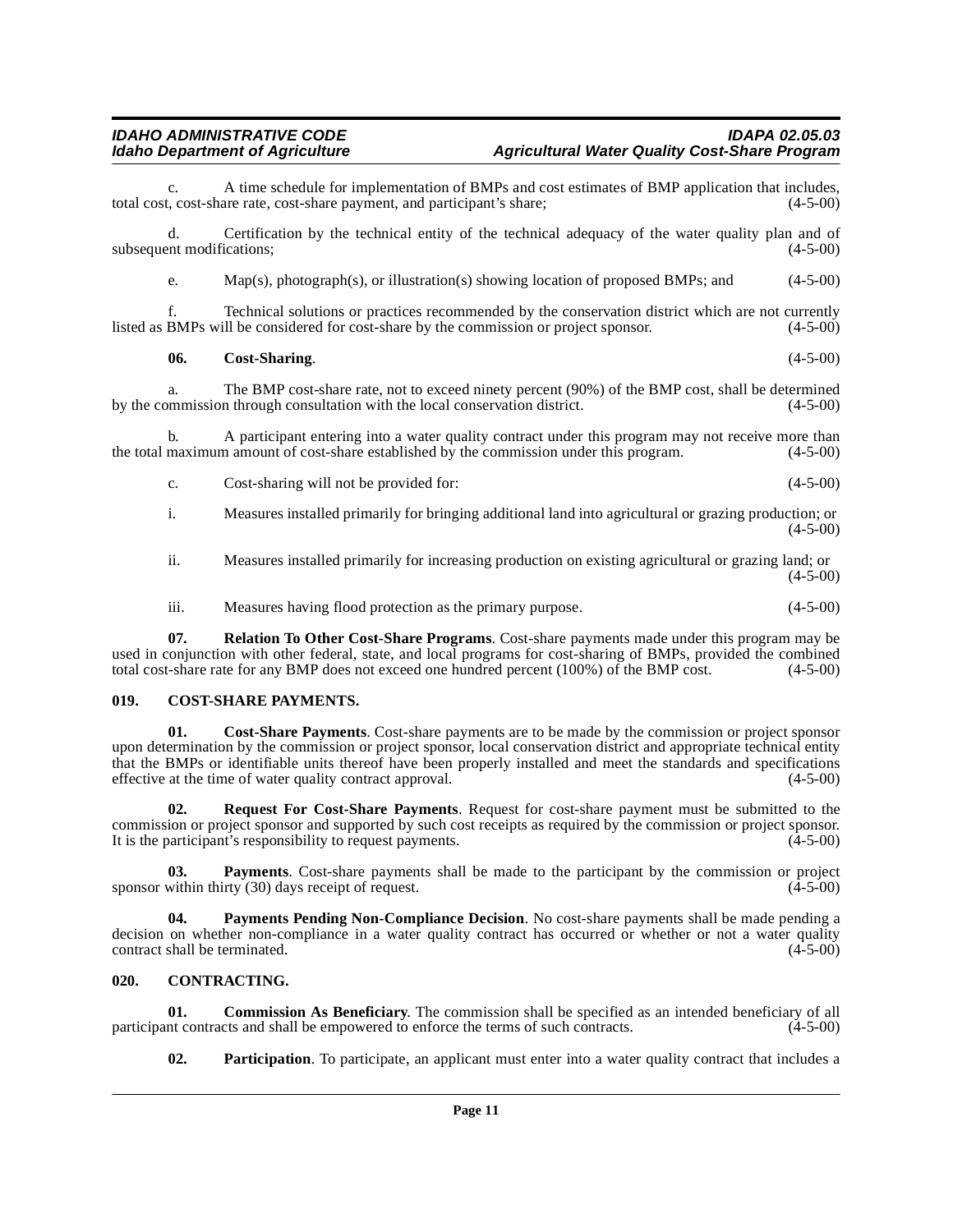water quality plan. (4-5-00)

**03. Contract Signatories**. All persons or designated representatives who own, control, or share control of the land described in the water quality contract. (4-5-00)

**04.** Evidence Of Control. The participant must furnish satisfactory evidence of ownership or control described in the water quality contract during the contract period. (4-5-00) of the land described in the water quality contract during the contract period.

<span id="page-11-1"></span>**05. No Cost-Share For Previously Installed BMPs**. Cost-share payments cannot be provided for any BMP that has been installed or initiated before the participant(s) and the commission or the project sponsor signs the water quality contract.  $(4-5-00)$ 

**06. Water Quality Contract Requirements**. The water quality contract shall include, but not be limited to, the following: (4-5-00)

<span id="page-11-5"></span>

| а. | Basic contract document;      | $(4-5-00)$ |
|----|-------------------------------|------------|
| b. | Special provisions as needed; | $(4-5-00)$ |

- c. Water quality plan; and (4-5-00)
- d. Any other information deemed necessary by the commission or project sponsor. (4-5-00)

**07. BMP Standards And Specifications**. A participant shall install BMPs according to the standards and specifications effective at the time the water quality plan is prepared. (4-5-00)

**08. Operation And Maintenance**. The water quality contract shall require that BMPs are operated and maintained by the participant to accomplish the purpose for which they were designed at no cost to the commission or project sponsor. All BMPs installed and cost-shared under water quality contracts shall be maintained without benefit of additional cost-sharing for one (1) year or design life of the practice, whichever is greater. (4-5-00)

**09.** Water Quality Contract Period. The water quality contract period shall be not less than one (1) nore than ten (10) years. (4-5-00) and not more than ten  $(10)$  years.

<span id="page-11-4"></span><span id="page-11-2"></span>

| 10. | <b>Participant's Responsibilities.</b> A participant is responsible for the following: |  |  |  | $(4-5-00)$ |
|-----|----------------------------------------------------------------------------------------|--|--|--|------------|
|-----|----------------------------------------------------------------------------------------|--|--|--|------------|

- a. Complying with the terms of the water quality contract; (4-5-00)
- b. Keeping the commission informed of the participant's current mailing address; (4-5-00)
- c. Obtaining and maintaining any required permits necessary to perform the planned work; and (4-5-00)
- <span id="page-11-3"></span>d. Installing, operating, and maintaining BMPs set forth in the water quality contract. (4-5-00)

### <span id="page-11-0"></span>**021. WATER QUALITY CONTRACT MODIFICATION.**

**01.** Contract Modification Approval. Water quality contracts may be modified upon recommendation of the local conservation district and the appropriate technical entity subject to approval by the project sponsor and commission. (4-5-00)  $\epsilon$  commission. (4-5-00)

**02. Land Transfer**. In the event land under a water quality contract is transferred in whole or in part by sale or other transfer action: (4-5-00) (4-5-00)

a. That portion of the contract applicable to the land transferred is terminated with the original int of such land; (4-5-00) participant of such land;

| The original participant: | $(4-5-00)$ |
|---------------------------|------------|
|                           |            |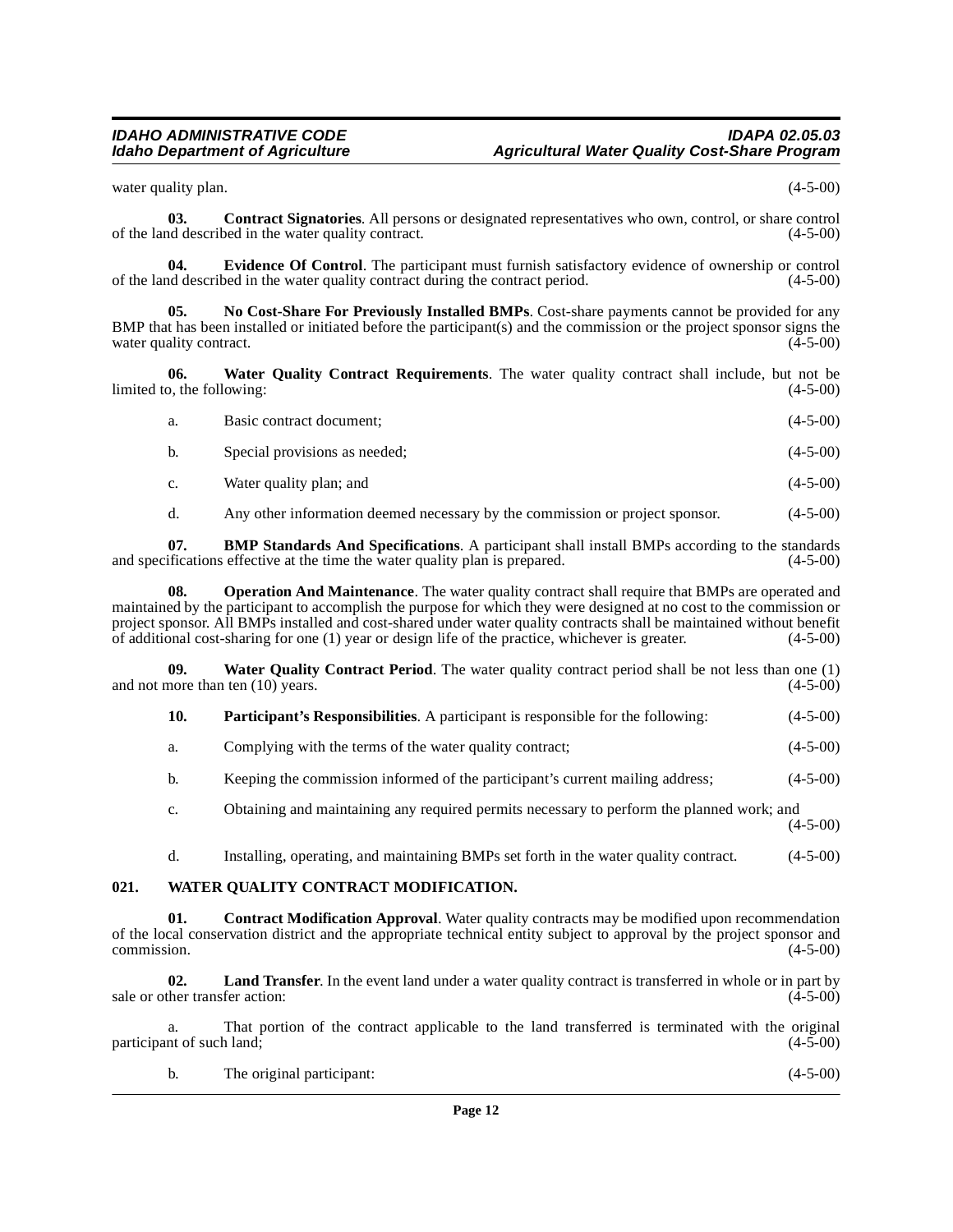i. Forfeits all rights to any future cost-share payment on the land transferred. (4-5-00)

ii. Must refund all cost-share payments that have been made on the transferred land unless the new owner or operator becomes a party to a water quality contract, or it is determined by the commission or project sponsor that the established BMPs will provide water quality benefits for the design life of the BMP, in which case the payment may be retained. (4-5-00) payment may be retained.

c. A new participant may enter into a water quality contract essentially containing the original terms and conditions for the transferred land as the water quality contract with the original participant, unless otherwise modified by the project sponsor and commission. (4-5-00)

d. Water quality contracts for both the original and new participant shall be modified to accommodate the land transfer while maintaining the integrity of the original water quality contract. (4-5-00)

### <span id="page-12-4"></span><span id="page-12-0"></span>**022. WATER QUALITY CONTRACT COMPLIANCE.**

**01. Non-Compliance**. A participant shall be in non-compliance of the water quality contract for causes including but not limited to one (1) or more of the following: (4-5-00)

a. Knowingly or negligently destroys, abandons, or modifies a BMP implemented in accordance with in quality plan, unless prior written approval is given by the project sponsor and commission.  $(4-5-00)$ the water quality plan, unless prior written approval is given by the project sponsor and commission.

b. Files a request for cost-share payment for BMPs not installed or carried out, or for BMPs implemented in a manner that does not meet specifications. (4-5-00)

### **02. Notice Of Non-Compliance**. (4-5-00)

a. If the project sponsor or commission determine that non-compliance has occurred which would call for a forfeiture, refund, payment adjustment, or termination, written notice thereof shall be given to the participant(s).  $(4-5-00)$ 

The written notice shall set forth the nature of the alleged non-compliance and shall inform the participant that an opportunity will be given to appear at a compliance review before the project sponsor or commission. A written request shall be filed by the participant for such review no later than thirty  $(30)$  days after the issuance of the notice of non-compliance. issuance of the notice of non-compliance.

### **03. Non-Compliance Review**. (4-5-00)

a. Upon a timely receipt of request for non-compliance review, the project sponsor or commission shall notify the participant in writing of the time, date, and place set for the review.  $(4-5-00)$ 

b. If the participant does not file a timely written request for review, or fails to appear at the review so requested, the participant shall have no further right to a review before the project sponsor or commission. (4-5-00)

**04. Notification Of Review Determination**. The project sponsor or commission shall notify the participant in writing of the determination. (4-5-00)

<span id="page-12-2"></span>**05. Forfeiture Of Further Cost-Share Payments**. A participant determined by the project sponsor or commission to be in non-compliance of the water quality contract shall forfeit all rights to further cost-share payments under the water quality contract. payments under the water quality contract.

<span id="page-12-3"></span>**06. Refund Of Cost-Share Payments**. A participant determined by the project sponsor or commission to be in non-compliance of the water quality contract shall make refunds of cost-share payments received under the water quality contract or accept payment adjustments in the contract. (4-5-00) water quality contract or accept payment adjustments in the contract.

<span id="page-12-1"></span>**07. Appeal Of Review Determination**. Appeal of the review determination may be made by any participant adversely affected by the determination in accordance with Title 67, Chapter 52, Idaho Code. (4-5-00)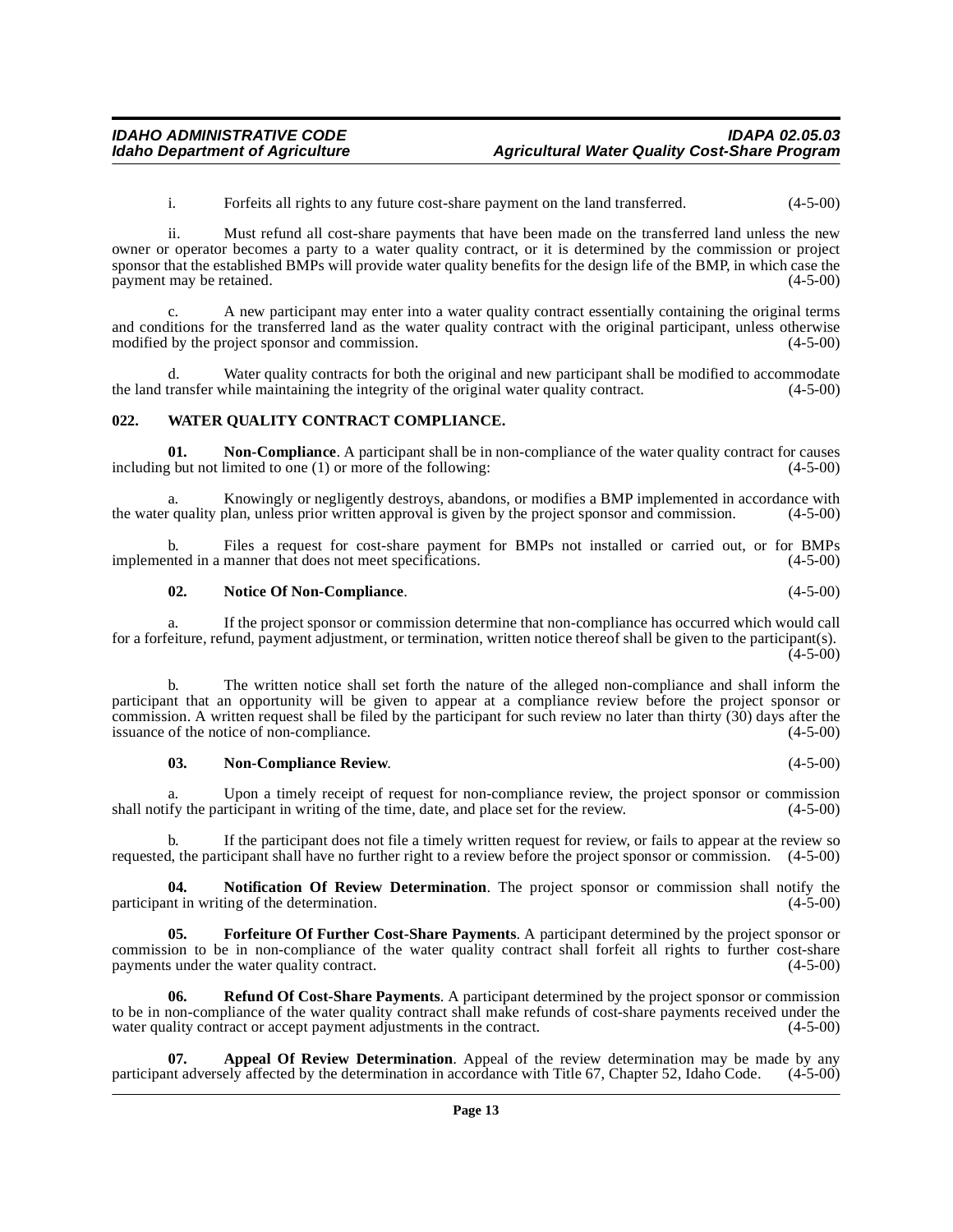a. A participant determined to be in non-compliance by a project sponsor may request, in writing, review by the commission within thirty (30) days of issuance of notification of non-compliance determination.

(4-5-00)

b. All appeals to the commission shall be conducted in accordance with Title 67, Chapter 52, Idaho (4-5-00)  $\text{Code.}$  (4-5-00)

### <span id="page-13-7"></span><span id="page-13-0"></span>**023. QUALITY CONTROL.**

**01. Rights Of Access**. The commission or project sponsor shall have the right of access, at reasonable times and upon proper notification, to land under contract, and the right to access and examine any contract and costshare records. Right of access is limited to furnishing technical assistance and to inspecting work performed under the  $\frac{4-5-00}{2}$ 

**02. BMP Inspections**. Spot checks to ensure proper BMP design installation and maintenance shall be conducted in a manner consistent with the policies and procedures of the commission or project sponsor and appropriate technical entities. (4-5-00) appropriate technical entities.

**03.** Inspection Report. The participant shall report the findings of BMP inspections annually to the ion or project sponsor. (4-5-00) commission or project sponsor.

### <span id="page-13-5"></span><span id="page-13-1"></span>**024. PROJECT AND PROGRAM EVALUATIONS.**

**01. Purpose**. The purpose of project and program evaluations is to assess the effectiveness of the various projects and the overall program in reducing water pollution from agricultural and grazing nonpoint sources.  $(4-5-00)$ 

**02. Project Evaluation**. Project evaluations shall be conducted annually by the commission, project sponsor, appropriate technical entity, and the participant to determine BMP implementation progress and resulting improvements in water quality. (4-5-00) improvements in water quality.

**03. Project Evaluation Criteria**. Criteria for the evaluation of project effectiveness shall include, but not be limited to:  $(4-5-00)$ 

<span id="page-13-6"></span>

| Achievement of project goals for reduction of pollutant loadings; | $(4-5-00)$ |
|-------------------------------------------------------------------|------------|
|                                                                   |            |

- b. Achievement of a minimum level of participation; (4-5-00)
- c. Achievement of project goals for installation of BMPs; (4-5-00)
- d. Project's contribution toward meeting state water quality goals; (4-5-00)

e. Project's contribution toward implementing the Idaho Agricultural Pollution Abatement Plan; and (4-5-00)

<span id="page-13-4"></span>f. Prudent use and management of public funds. (4-5-00)

**04. Agricultural Water Quality Cost-Share Program Evaluation**. Program evaluations shall be conducted annually by the commission, conservation districts, technical entities, and participants to determine the overall effectiveness of the program in improving water quality. (4-5-00) overall effectiveness of the program in improving water quality.

### <span id="page-13-2"></span>**025. INCLUSIVE GENDER.**

For the purposes of these rules, words used in the masculine gender include the feminine, or vice-versa, where appropriate. (4-5-00) appropriate. (4-5-00)

### <span id="page-13-3"></span>**026. -- 999. (RESERVED).**